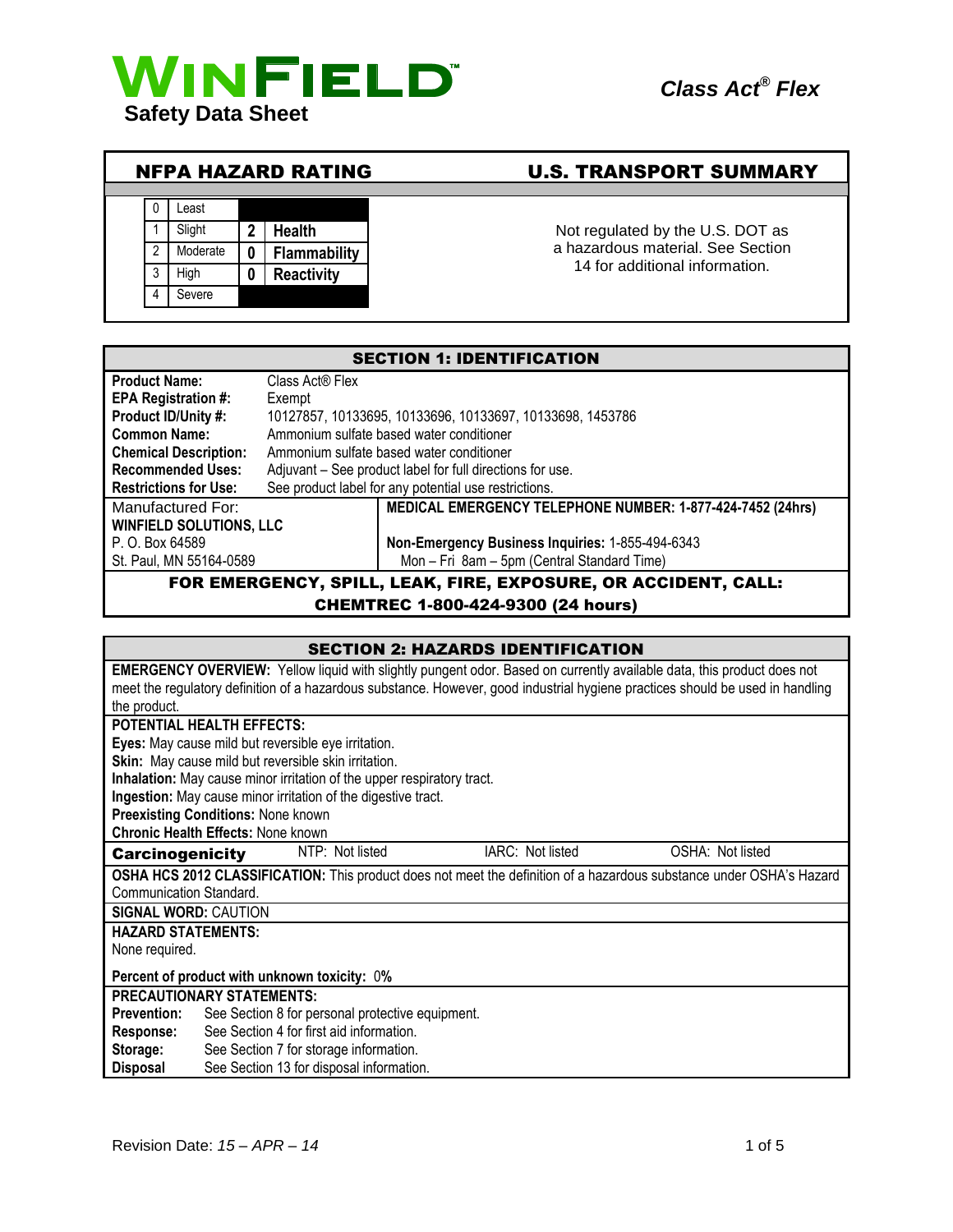| <b>SECTION 3: COMPOSITION/INFORMATION ON INGREDIENTS</b>                                                                       |                 |                   |  |
|--------------------------------------------------------------------------------------------------------------------------------|-----------------|-------------------|--|
| Ingredient                                                                                                                     | $%$ (wt)        | <b>CAS Reg. #</b> |  |
| Ammonium sulfate                                                                                                               | $25.0 - 29.0\%$ | 7783-20-2         |  |
|                                                                                                                                |                 |                   |  |
|                                                                                                                                |                 |                   |  |
| *Ingredients not specifically listed are non-hazardous and are considered to be confidential business information under 29 CFR |                 |                   |  |
| 1910.1200(i).                                                                                                                  |                 |                   |  |
| See Section 8 for exposure limits.                                                                                             |                 |                   |  |

| <b>SECTION 4: FIRST AID MEASURES</b> |                                                                                                                                                                                                                                    |  |  |
|--------------------------------------|------------------------------------------------------------------------------------------------------------------------------------------------------------------------------------------------------------------------------------|--|--|
| <b>Inhalation:</b>                   | Remove person from contaminated area to fresh air and assist breathing as needed. Seek medical attention<br>if irritation occurs.                                                                                                  |  |  |
| Ingestion:                           | Seek medical attention or call a poison control center for treatment advice. Do not induce vomiting unless<br>instructed to do so by a poison control center or doctor. Do not give anything by mouth to an unconscious<br>person. |  |  |
| Eyes:                                | Flush eyes with clean water for at least 15 minutes. Lift eyelids to facilitate irrigation. If present, remove<br>contact lenses after 5 minutes and continue rinsing. Seek medical attention if eye irritation persists.          |  |  |
| Skin:                                | Remove contaminated clothing and wash before re-using. Flush skin with water and then wash with soap<br>and water. Seek medical attention if skin irritation persists.                                                             |  |  |

# SECTION 5: FIRE FIGHTING MEASURES

**Suitable Extinguishing Media:** Use carbon dioxide or dry chemical for small fires and water fog or foam for large fires. **Unsuitable Extinguishing Media:** Water jet. Use a water jet only to cool heated containers. This product will produce foam when mixed with water.

**Special Fire Fighting Procedures:** Wear NIOSH/MSHA approved self-contained breathing apparatus and full bunker gear. Dike area to prevent runoff and contamination of water sources. Dispose of fire control water later. Avoid breathing vapors; keep upwind.

**Hazardous Combustion Products:** Ammonia and sulfur trioxide

**Unusual Fire and Explosion Hazards:** Product will burn under fire conditions.

#### SECTION 6: ACCIDENTAL RELEASE MEASURES

**Personal Precautions:** Refer to Section 8 for personal protective equipment to be worn during containment and clean-up of a spill involving this product.

**Environmental Precautions:** Keep spilled product from entering sewers or waterways.

**Methods for Containment:** Contain spilled product by diking area with sand or earth.

**Methods for Clean-up:** Cover contained spill with an inert absorbent material such as sand, vermiculite or other appropriate material. Vacuum, scoop, or sweep up material and place in a container for disposal. Do not place spilled material back in original container.

**Other Information:** None known

# SECTION 7: HANDLING AND STORAGE

**Handling:** Ensure adequate ventilation during handling and use. Immediately clean up spills that occur during handling. Keep containers closed when not in use. Practice good hygiene after using this material, especially before eating, drinking, smoking, using the toilet, or applying cosmetics.

**Storage:** Store in cool, dry areas away from children, food and feed products in an area away from incompatible substances. Protect packaging from physical damage. Protect from exposure to fire. Maintain product above minimum storage temperature. **Minimum Storage Temperature:** 40°F

**Other Precautions:** Consult Federal, state and local laws and regulations pertaining to storage.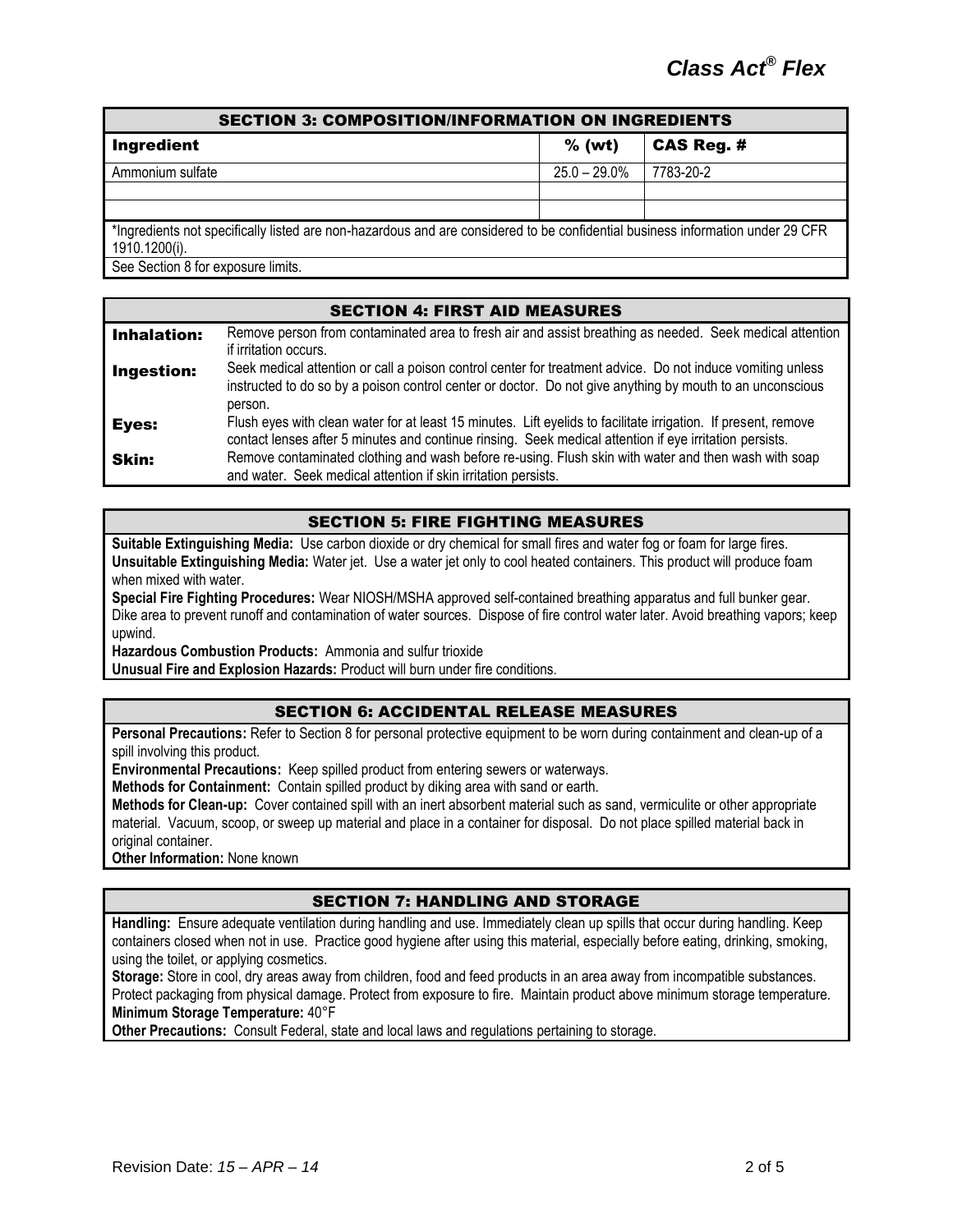| <b>SECTION 8: EXPOSURE CONTROLS/PERSONAL PROTECTION</b>                                                                                                                                                                                                     |                 |                  |           |  |
|-------------------------------------------------------------------------------------------------------------------------------------------------------------------------------------------------------------------------------------------------------------|-----------------|------------------|-----------|--|
| <b>Exposure Guidelines</b>                                                                                                                                                                                                                                  |                 |                  |           |  |
| Component:                                                                                                                                                                                                                                                  | <b>OSHA PEL</b> | <b>ACGIH TLV</b> | NIOSH REL |  |
| No components have listed guidelines                                                                                                                                                                                                                        |                 |                  |           |  |
|                                                                                                                                                                                                                                                             |                 |                  |           |  |
| Respiratory Protection: For most well-ventilated conditions, no respiratory protection should be needed. If used in a poorly<br>ventilated area, use a NIOSH approved air-purifying respirator with cartridges/canisters approved for general particulates. |                 |                  |           |  |
| Local Exhaust: Provide general or local exhaust ventilation systems to maintain airborne<br><b>Engineering Controls:</b><br>concentrations below OSHA PELs or other specified exposure limits. Local exhaust ventilation is<br>preferred.                   |                 |                  |           |  |
| Protective Gloves: While not expected to cause skin irritation, the use of chemically protective gloves is recommended to                                                                                                                                   |                 |                  |           |  |
| prevent against skin contact.<br>Eye Protection: While not expected to cause eye irritation, the use of chemical safety goggles is recommended to prevent<br>against eye contact. Contact lenses are not protective eye devices.                            |                 |                  |           |  |
| Other Protective Clothing or Equipment: Wear long-sleeve shirt, long pants and shoes plus socks to prevent skin contact.                                                                                                                                    |                 |                  |           |  |
| Work/Hygienic Practices: Never eat, drink, nor use tobacco in work areas. Practice good hygiene after using this material,<br>especially before eating, drinking, smoking, using the toilet, or applying cosmetics.                                         |                 |                  |           |  |

| <b>SECTION 9: PHYSICAL AND CHEMICAL PROPERTIES</b> |                                                                          |                                        |                           |  |
|----------------------------------------------------|--------------------------------------------------------------------------|----------------------------------------|---------------------------|--|
| <b>Physical State:</b>                             | Liquid                                                                   | Specific Gravity (H <sub>2</sub> O=1): | 1.245                     |  |
| Vapor Pressure (mm Hg):                            | Not determined                                                           | Density (Ibs/gallon):                  | $10.35 - 10.4$ lbs/gallon |  |
| <b>Vapor Density (Air=1):</b>                      | Not determined                                                           | <b>Melting Point/Freezing Point:</b>   | Not determined            |  |
| Solubility in Water (wt %):                        | 100% soluble                                                             | <b>Boiling Point/Range:</b>            | Not determined            |  |
| Viscosity (centistokes):                           | Not determined                                                           | pH:                                    | 5.0                       |  |
| Appearance and odor:                               | Yellow liquid with slightly<br>pungent odor. Color darkens<br>over time. | <b>Flash Point:</b>                    | >200°F (93°C)             |  |
|                                                    |                                                                          |                                        |                           |  |

### SECTION 10: STABILITY AND REACTIVITY

**Reactivity:** None known

**Chemical Stability:** Product is stable at ambient temperature and pressure, under normal storage and handling conditions. **Possibility of Hazardous Reactions:** Will not occur

**Conditions to Avoid:** Extreme temperatures

**Incompatible Materials:** Strong oxidizers, bases, chlorates, nitrates.

**Hazardous Decomposition Products:** Ammonia and sulfur trioxide

| <b>SECTION 11: TOXICOLOGICAL INFORMATION</b> |                                                                                                                                                             |  |  |
|----------------------------------------------|-------------------------------------------------------------------------------------------------------------------------------------------------------------|--|--|
| <b>ACUTE TOXICITY</b>                        |                                                                                                                                                             |  |  |
| Eye Effects:                                 | May cause mild but temporary eye irritation. Animal tests showed the product to be a non-irritant.                                                          |  |  |
| <b>Skin Effects:</b>                         | May cause mild but temporary skin irritation. Animal tests showed the product to be slightly<br>irritating. LD50 > 5,050 mg/kg                              |  |  |
| <b>Acute Inhalation Effects:</b>             | LC50 >2.29 mg/L. No mortality was observed during the study and based upon component<br>information this product is not believed to be toxic by inhalation. |  |  |
| <b>Acute Oral Effects:</b>                   | LD50 >5,000 mg/kg                                                                                                                                           |  |  |
| <b>Specific Target Organ</b><br>Toxicity:    | None known                                                                                                                                                  |  |  |
| <b>CHRONIC TOXICITY</b>                      |                                                                                                                                                             |  |  |
| <b>Chronic Effects:</b>                      | None known                                                                                                                                                  |  |  |
| Carcinogenicity:                             | None known                                                                                                                                                  |  |  |
| <b>Mutagenicity:</b>                         | None known                                                                                                                                                  |  |  |
| Teratogenicity:                              | None known                                                                                                                                                  |  |  |
| <b>Reproductive Toxicity:</b>                | None known                                                                                                                                                  |  |  |

*Continued on next page*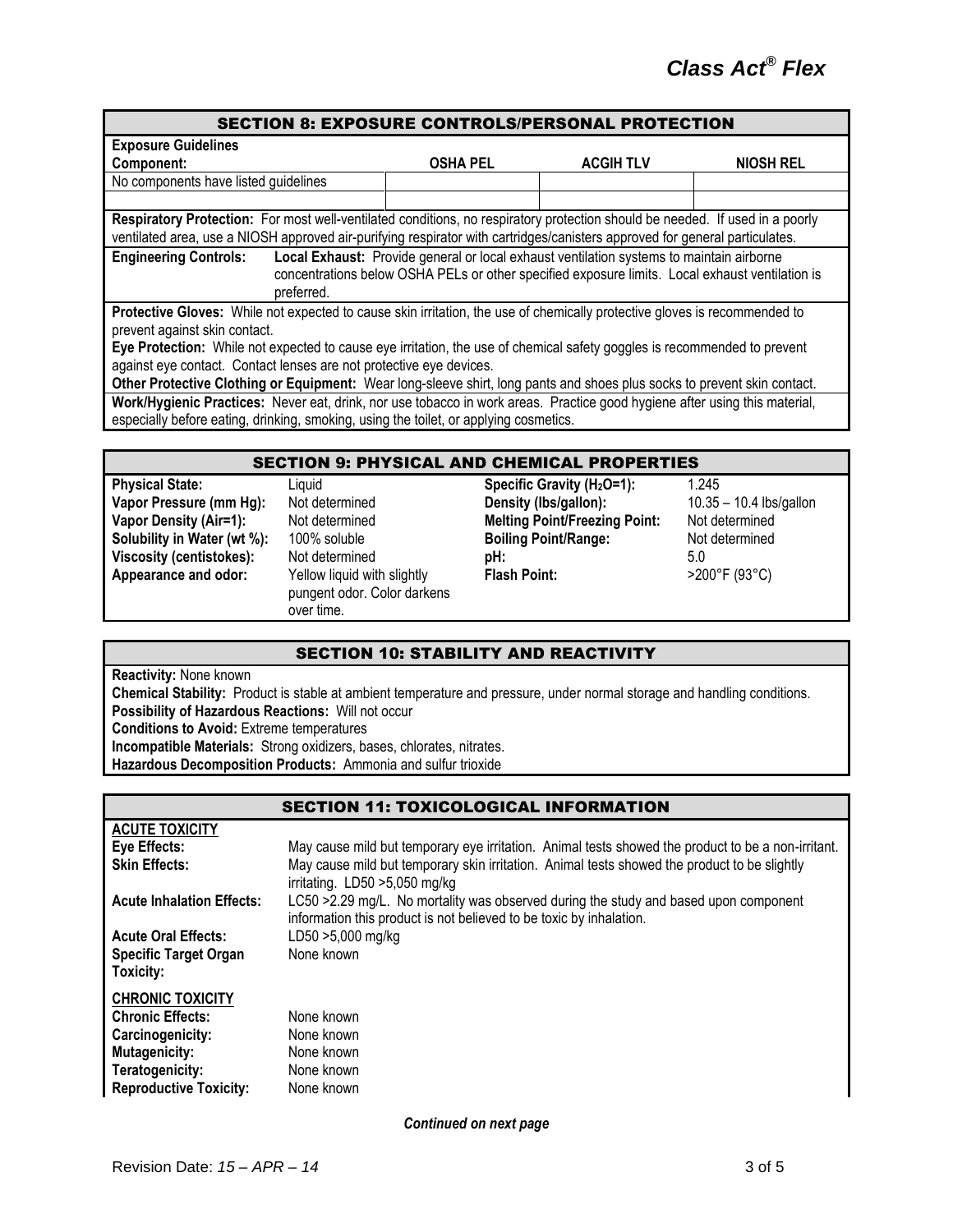### **POTENTIAL HEALTH EFFECTS:**

**Eyes:** May cause mild but reversible eye irritation. **Skin:** May cause mild but reversible skin irritation. **Inhalation:** May cause minor irritation of the upper respiratory tract. **Ingestion:** May cause minor irritation of the digestive tract.

| <b>SECTION 12: ECOLOGICAL INFORMATION</b>                                                      |                                                                                                                               |  |  |
|------------------------------------------------------------------------------------------------|-------------------------------------------------------------------------------------------------------------------------------|--|--|
| <b>ENVIRONMENTAL SUMMARY:</b> This product is not expected to be harmful to aquatic organisms. |                                                                                                                               |  |  |
| <b>ECOTOXICITY DATA:</b>                                                                       |                                                                                                                               |  |  |
| <b>Fish Acute and Prolonged Toxicity:</b>                                                      | Rainbow trout (96-hour): NOEC = 150 mg/L; EC50 = 230.41 mg/L<br>Fathead Minnow (96-hour): NOEC = 300 mg/L; EC50 = 426.92 mg/L |  |  |
| <b>Aquatic Invertebrate Acute Toxicity:</b>                                                    | Daphnia (48-hour): NOEC = 150 mg/L @ 24 and 48 hours; EC50 = 265.84 mg/L @ 24<br>hours and 197.82 mg/L @ 48 hours             |  |  |
| <b>Aquatic Plant Toxicity:</b>                                                                 | Not determined                                                                                                                |  |  |
| <b>Bird Acute and Prolonged Toxicity:</b>                                                      | Not determined                                                                                                                |  |  |
| <b>Honeybee Toxicity:</b>                                                                      | Not determined                                                                                                                |  |  |
| <b>ENVIRONMENTAL EFFECTS:</b>                                                                  |                                                                                                                               |  |  |
| <b>Soil Absorption/Mobility:</b>                                                               | Not determined                                                                                                                |  |  |
| Persistence and degradability:                                                                 | Not determined                                                                                                                |  |  |
| <b>Bioaccumulative Potential:</b>                                                              | Not determined                                                                                                                |  |  |
| Other adverse effects:                                                                         | Not determined                                                                                                                |  |  |

### SECTION 13: DISPOSAL CONSIDERATIONS

**Waste:** Dispose of in accordance with applicable Federal, state and local laws and regulations. **Container:** Triple rinse and recycle the container or dispose of in accordance with Federal, state and local laws and regulations. **RCRA Characteristics:** It is the responsibility of the individual disposing of this product to determine the RCRA classification and hazard status of the waste.

| <b>SECTION 14: TRANSPORT INFORMATION</b> |                                                                                                                        |  |  |
|------------------------------------------|------------------------------------------------------------------------------------------------------------------------|--|--|
| DOT:<br>(Ground)                         | This product is not regulated by the U.S. Department of Transportation as a hazardous material for ground<br>shipment. |  |  |
| IMDG:<br>(Sea)                           | This product is not regulated by the IMDG code as a hazardous material for shipment by sea.                            |  |  |
| IATA:<br>(Air)                           | This product is not regulated by the IATA as a hazardous material for air shipment.                                    |  |  |
| TDG:<br>(Canada)                         | This product is not regulated by the TDG as a hazardous material for ground shipment.                                  |  |  |

#### SECTION 15: REGULATORY INFORMATION

**TSCA Inventory:** All components are listed or exempt from listing on the TSCA inventory. **SARA Title III Information: Section 302 - Extremely hazardous substances:** None listed **Section 311/312 – Hazard Categories:** None **Section 313 –** The following chemicals are subject to the reporting requirements of Section 313 of Title III, Superfund Amendments and Reauthorization Act of 1986 and 40 CFR 372: None listed **CERCLA -** This product contains the following chemicals which have a reportable quantity (RQ) under the Comprehensive Environmental Response, Compensation, and Liability Act (CERCLA): None listed

**California Proposition 65:** This product does not contain any chemicals known to the state of California to cause cancer and/or reproductive harm.

*Continued on next page*